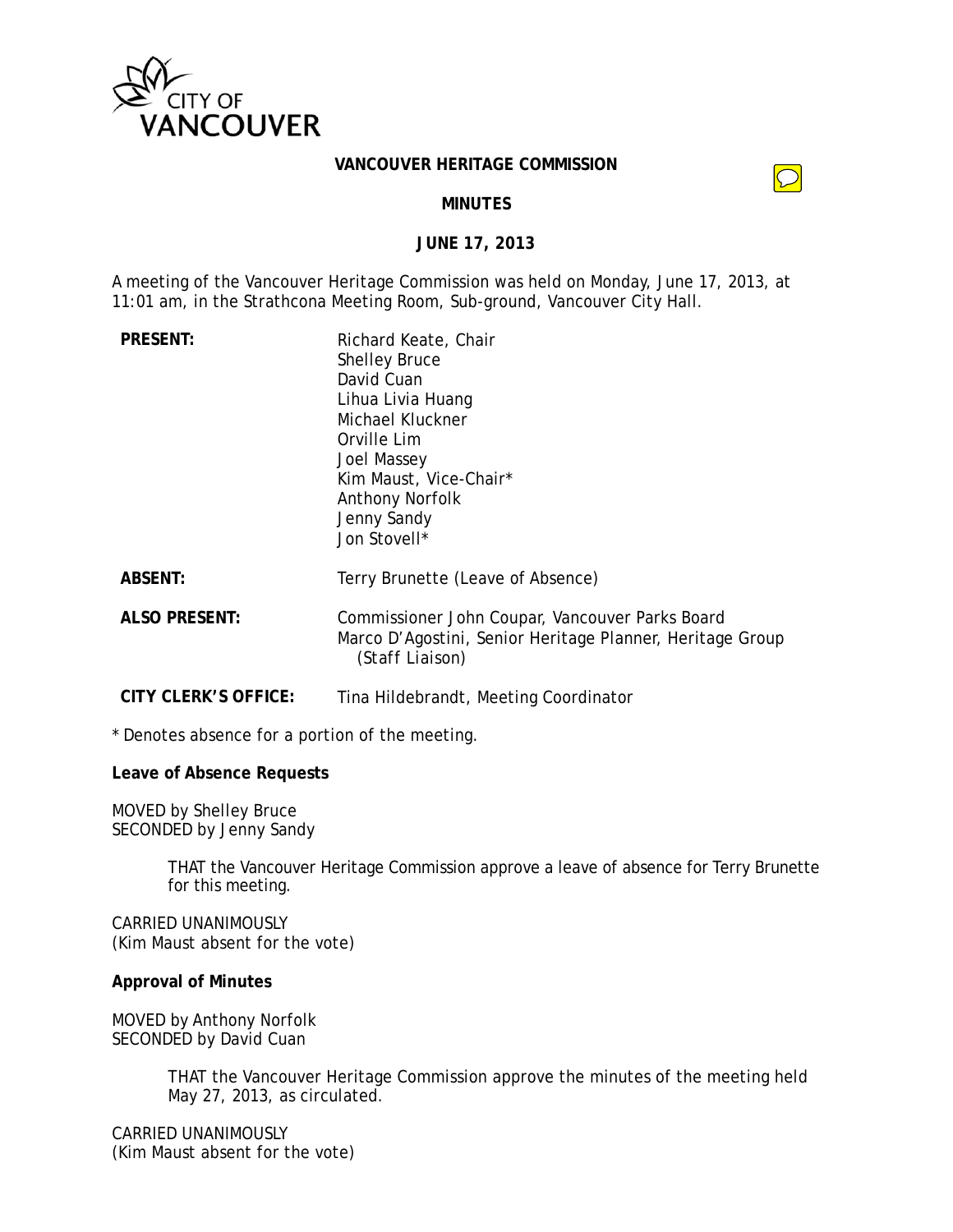## **1. Business Arising from the Minutes**

None.

- **2. Conservation Review**
- **(a) 623 Atlantic Avenue The Peneway House VHR C (proposed) DE416572**
- Applicant: Ryan Hultman, Lithic Vessel Residential Design Megan Faulkner, Donald Luxton & Associates R.J. McCulloch, Donald Luxton & Associates Nicole Howell, Donald Luxton & Associates
- Staff: James Boldt, Heritage Group

Issues:

- (i) Conservation Plan; and
- (ii) Overall scheme

Staff provided an overview of the application and, along with the applicants, responded to questions.

MOVED by Jon Stovell SECONDED by Joel Massey

> THAT the Vancouver Heritage Commission supports the heritage rehabilitation of 623 Atlantic Street as presented at its meeting on June 17, 2013.

LOST

(Shelley Bruce, David Cuan, Lihua Livia Huang, Richard Keate, Michael Kluckner, Orville Lim, Anthony Norfolk and Jenny Sandy opposed) (Kim Maust absent for the vote)

MOVED by Anthony Norfolk SECONDED by Jenny Sandy

> THAT the Vancouver Heritage Commission supports the heritage rehabilitation of 623 Atlantic Street, as presented at its meeting on June 17, 2013, with the following recommendations:

- i) size and number of basement windows should be reduced on the front elevation;
- ii) glass awning should be eliminated or replaced by a small shed roof over the front basement door;
- iii) rear elevation needs to relate to the heritage character of the other three sides; and
- iv) the architect should follow the heritage consultant's guidelines in regard to the heritage details such window and door details and paint selection.

CARRIED

(Shelley Bruce, Michael Kluckner, Joel Massey and Jon Stovell opposed) (Kim Maust absent for the vote)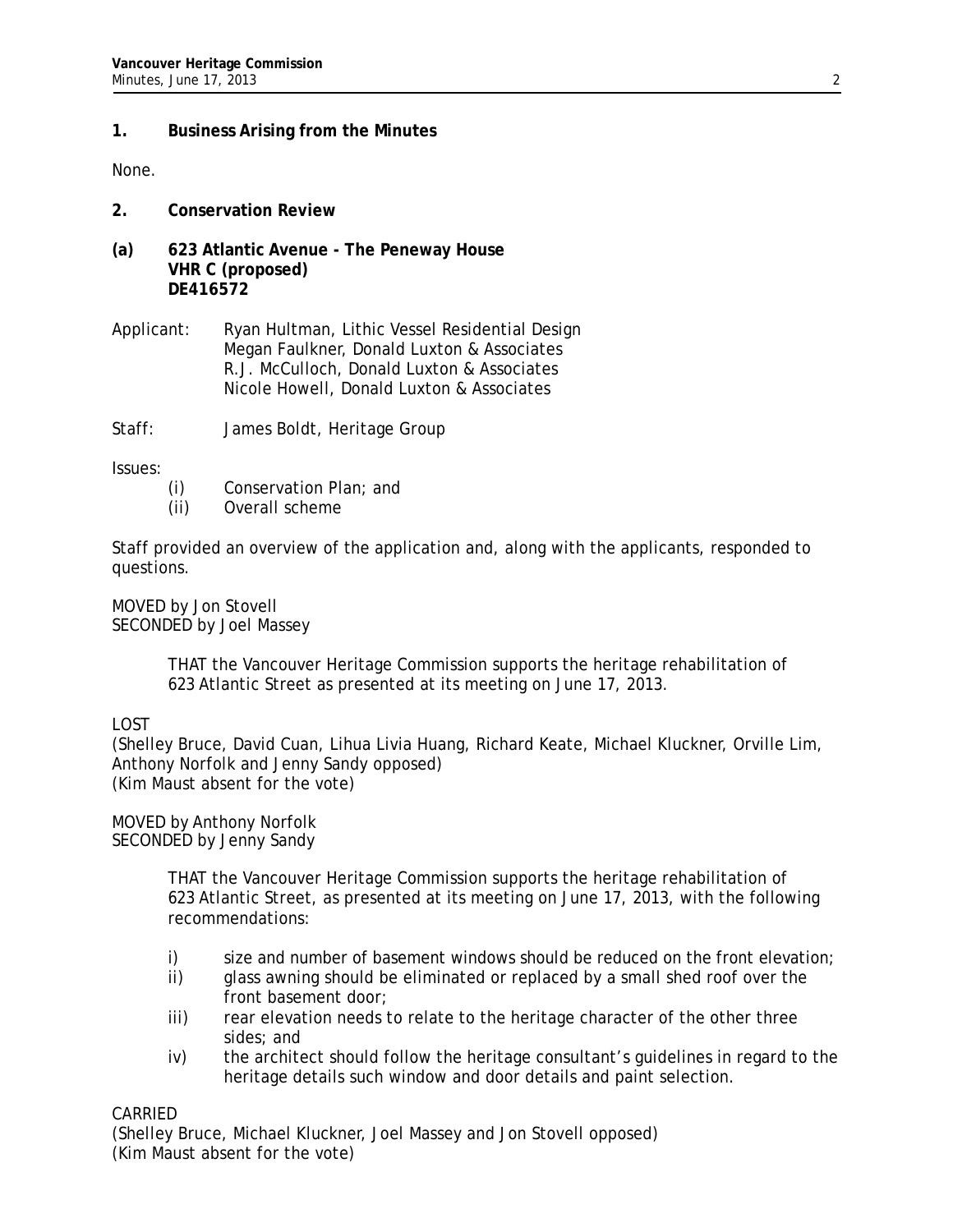- **(b) 2856 West 3rd Avenue The Logan House VHR B DE416750**
- Applicant: Matt Mauza, Formwerks Architectural Jim Bussey, Formwerks Architectural Megan Faulkner, Donald Luxton & Associates R.J. McCulloch, Donald Luxton & Associates
- Staff: James Boldt, Heritage Planner

Issues:

- (i) New historically appropriate windows in non-original openings on front façade;
- (ii) Conservation Plan; and
- (iii) Overall scheme and compatibility of new development.

Staff reviewed the application and, along with the applicants, responded to questions.

MOVED by Kim Maust SECONDED by Richard Keate

> THAT the Vancouver Heritage Commission supports the heritage rehabilitation of 2856 West  $3^{rd}$  Avenue (The Logan House), the conservation plan and the infill application as presented at its meeting on June 17, 2013.

CARRIED

(Shelley Bruce, Lihua Livia Huang and Orville Lim opposed)

*\* \* \* \* \** 

*The Commission recessed at 12:22 pm and reconvened at 12:31 pm with the same members present.* 

*\* \* \* \* \** 

- **(c) 183 E. Georgia St. (633 Main St.) DE416715**
- Applicant: Chris Dikeakos Architects Inc. Mark Kopinya, Bosa Blue Sky Properties
- Staff: Paul Cheng, Development Planner Zlatan Jankovic, Heritage Planner

Issues:

(i) Compatibility of the proposed development with the Chinatown historic character

Staff provided an update on the application in response to the Commission's earlier feedback and, along with the applicants, responded to questions.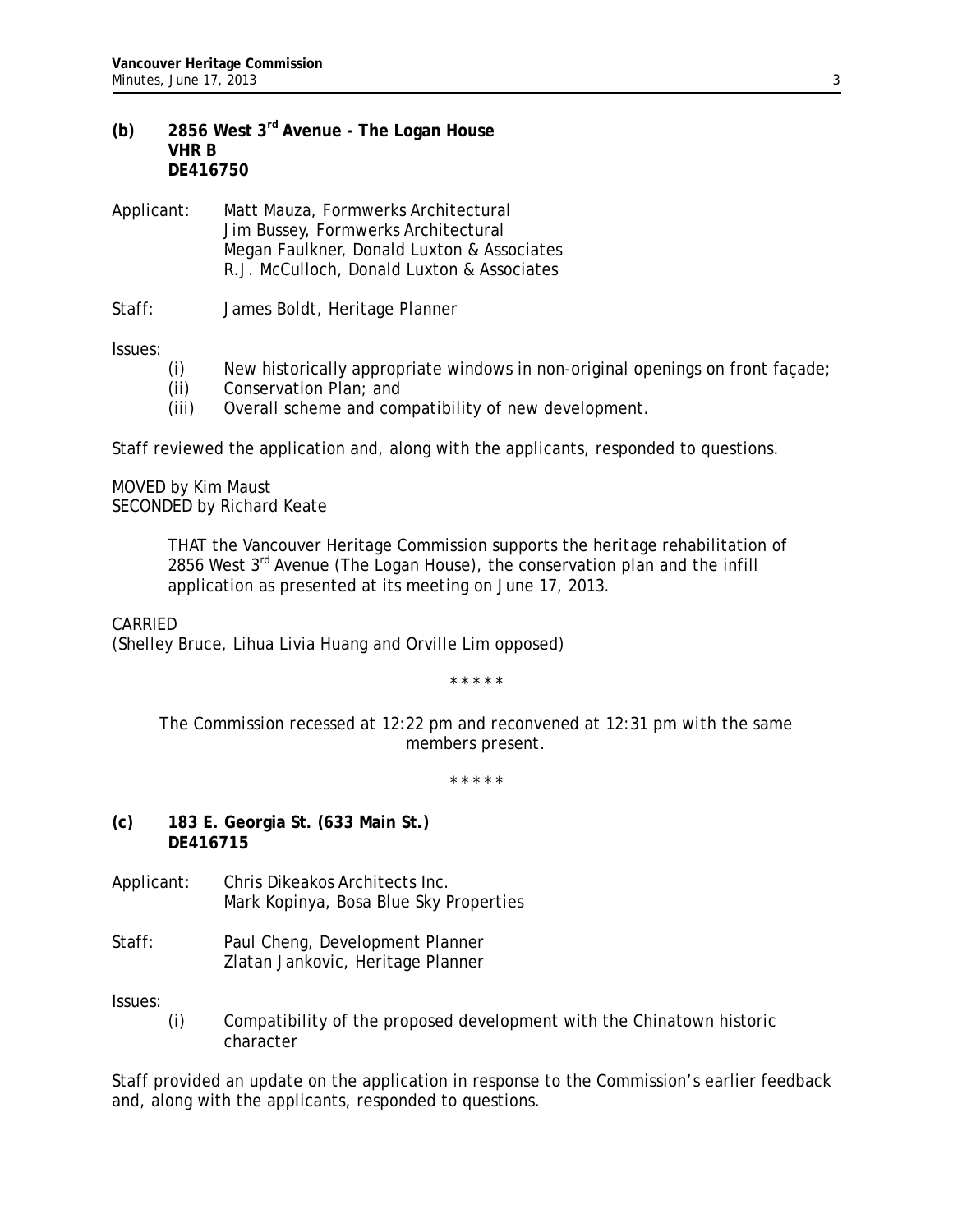## MOVED by Kim Maust SECONDED by Jon Stovell

THAT the Vancouver Heritage Commission supports the Development Permit application for 633 Main Street and, in particular, supports design advancements that have been made by the applicant to adjust the massing to allow for the commercial height to increase to 17 feet and the design improvements made to the canopies and proposed signage;

FURTHER THAT the Commission recommends further design consideration be given to the balustrades to make them distinguishable from the tower; and

FURTHER THAT the Commission recommends further design consideration be given to the cornice treatment to give it more heft.

## CARRIED

(Michael Kluckner opposed)

## **3. Presentation on Interim Rezoning Policy on affordable housing**

Staff: Doug Robinson, Assistant Director, Development Services Dan Garrison, Planner, Housing Policy

Staff presented the *2013 Interim Rezoning Policy: Affordable Housing Choices across Vancouver's Neighbourhoods*, based on recommendations from the Mayor's Task Force on Housing Affordability, and sought the Commission's feedback on improvements to achieving innovation and enable affordable housing choices on major streets near transit. Staff also responded to questions.

## **4. Density Bank Update and Transfer of Density Policy**

Staff: Marco D'Agostini, Senior Heritage Planner

The Staff Liaison provided a brief update, noting a meeting is scheduled for June 24, 2013, from 9:00 to 11:00 am in the Town Hall Meeting Room, Ground Floor, Vancouver City Hall, and that further details will be forwarded to the Commission. He also noted there will be a report back at the next meeting.

### **5. Sub-Committee Reports**

Staff: Hugh McLean, Heritage Planning Analyst

Staff reviewed the report from the SoS/VHR Sub-Committee dated June 3, 2013, and responded to questions.

MOVED by Richard Keate SECONDED by Orville Lim

> THAT the Vancouver Heritage Commission supports adding the following to the Vancouver Heritage Register as C-listings:

 $\bullet$  1020 West 16<sup>th</sup> Avenue (Charkow House, 1930)